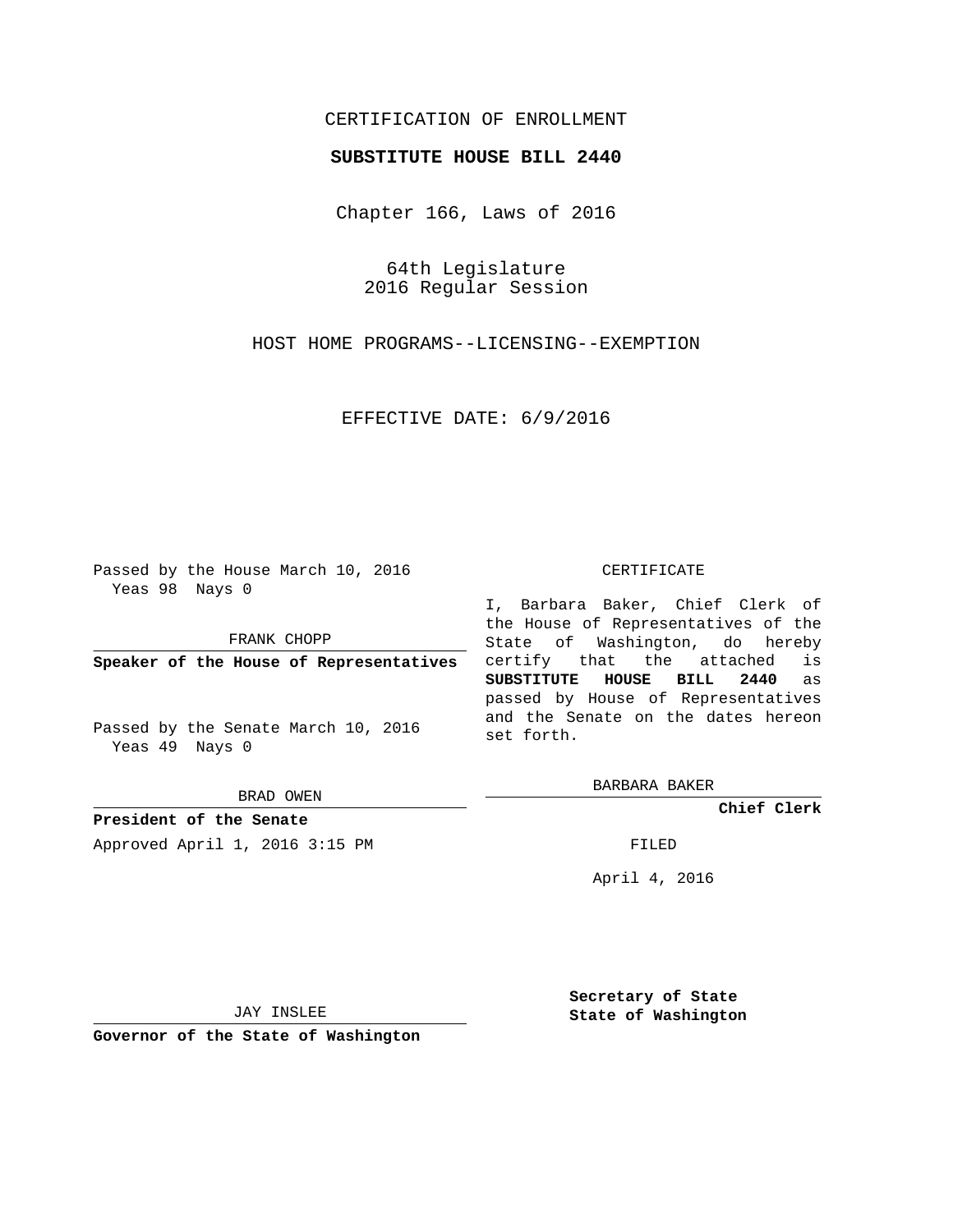## **SUBSTITUTE HOUSE BILL 2440**

AS AMENDED BY THE SENATE

Passed Legislature - 2016 Regular Session

### **State of Washington 64th Legislature 2016 Regular Session**

**By** House Early Learning & Human Services (originally sponsored by Representatives Kagi, Smith, McBride, Hargrove, McCaslin, Dent, Clibborn, Walsh, Walkinshaw, Scott, Sawyer, Ortiz-Self, Caldier, Hudgins, Senn, Robinson, Ormsby, Cody, Jinkins, Fey, Zeiger, Frame, Kilduff, Bergquist, and Goodman)

READ FIRST TIME 02/01/16.

1 AN ACT Relating to host home programs for youth; amending RCW 2 74.15.020 and 26.44.030; adding a new section to chapter 24.03 RCW; 3 and creating a new section.

4 BE IT ENACTED BY THE LEGISLATURE OF THE STATE OF WASHINGTON:

5 **Sec. 1.** RCW 74.15.020 and 2013 c 105 s 2 are each amended to read as follows:6

7 The definitions in this section apply throughout this chapter and 8 RCW 74.13.031 unless the context clearly requires otherwise.

 (1) "Agency" means any person, firm, partnership, association, corporation, or facility which receives children, expectant mothers, or persons with developmental disabilities for control, care, or maintenance outside their own homes, or which places, arranges the placement of, or assists in the placement of children, expectant mothers, or persons with developmental disabilities for foster care or placement of children for adoption, and shall include the following irrespective of whether there is compensation to the agency or to the children, expectant mothers, or persons with developmental 18 disabilities for services rendered:

19 (a) "Child-placing agency" means an agency which places a child 20 or children for temporary care, continued care, or for adoption;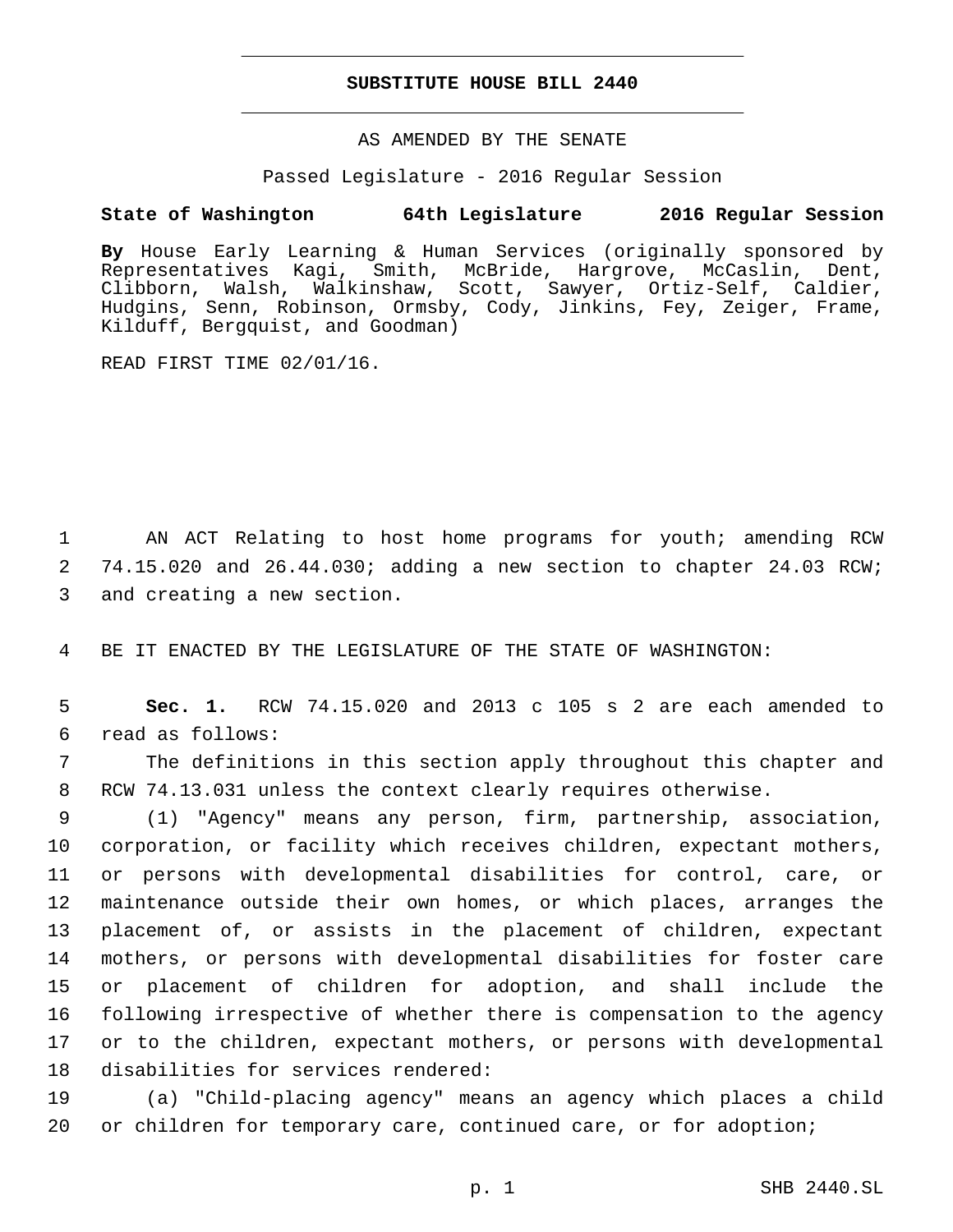(b) "Community facility" means a group care facility operated for the care of juveniles committed to the department under RCW 13.40.185. A county detention facility that houses juveniles committed to the department under RCW 13.40.185 pursuant to a contract with the department is not a community facility;

 (c) "Crisis residential center" means an agency which is a temporary protective residential facility operated to perform the duties specified in chapter 13.32A RCW, in the manner provided in RCW 9 74.13.032 through 74.13.036;

 (d) "Emergency respite center" is an agency that may be commonly known as a crisis nursery, that provides emergency and crisis care for up to seventy-two hours to children who have been admitted by their parents or guardians to prevent abuse or neglect. Emergency respite centers may operate for up to twenty-four hours a day, and for up to seven days a week. Emergency respite centers may provide care for children ages birth through seventeen, and for persons eighteen through twenty with developmental disabilities who are admitted with a sibling or siblings through age seventeen. Emergency respite centers may not substitute for crisis residential centers or HOPE centers, or any other services defined under this section, and may not substitute for services which are required under chapter 22 13.32A or 13.34 RCW;

 (e) "Foster-family home" means an agency which regularly provides care on a twenty-four hour basis to one or more children, expectant mothers, or persons with developmental disabilities in the family abode of the person or persons under whose direct care and supervision the child, expectant mother, or person with a 28 developmental disability is placed;

 (f) "Group-care facility" means an agency, other than a foster- family home, which is maintained and operated for the care of a group 31 of children on a twenty-four hour basis;

 (g) "HOPE center" means an agency licensed by the secretary to provide temporary residential placement and other services to street youth. A street youth may remain in a HOPE center for thirty days while services are arranged and permanent placement is coordinated. No street youth may stay longer than thirty days unless approved by the department and any additional days approved by the department must be based on the unavailability of a long-term placement option. A street youth whose parent wants him or her returned to home may remain in a HOPE center until his or her parent arranges return of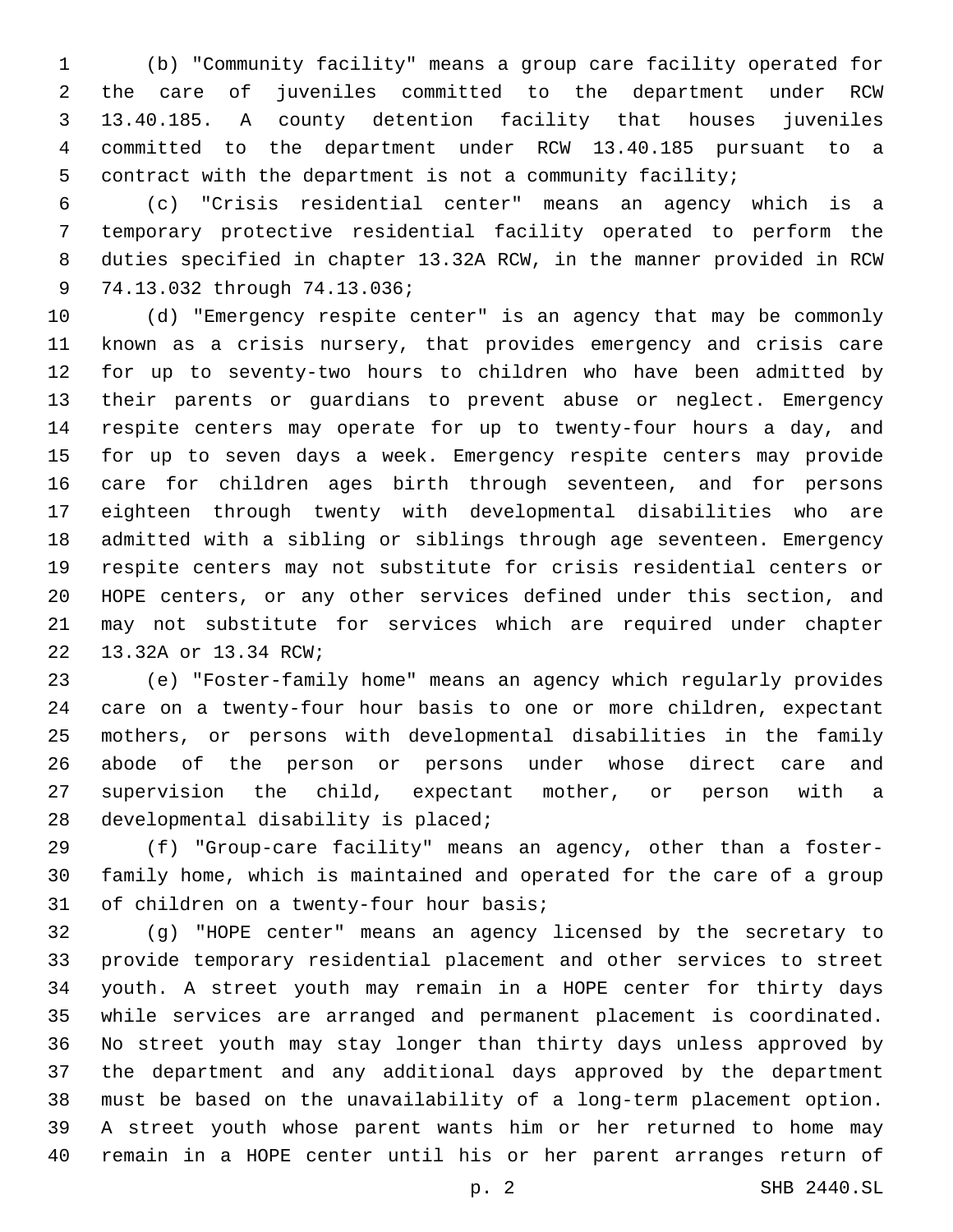the youth, not longer. All other street youth must have court approval under chapter 13.34 or 13.32A RCW to remain in a HOPE center 3 up to thirty days;

 (h) "Maternity service" means an agency which provides or arranges for care or services to expectant mothers, before or during confinement, or which provides care as needed to mothers and their 7 infants after confinement;

 (i) "Resource and assessment center" means an agency that provides short-term emergency and crisis care for a period up to seventy-two hours, excluding Saturdays, Sundays, and holidays to children who have been removed from their parent's or guardian's care 12 by child protective services or law enforcement;

 (j) "Responsible living skills program" means an agency licensed by the secretary that provides residential and transitional living services to persons ages sixteen to eighteen who are dependent under chapter 13.34 RCW and who have been unable to live in his or her legally authorized residence and, as a result, the minor lived outdoors or in another unsafe location not intended for occupancy by the minor. Dependent minors ages fourteen and fifteen may be eligible if no other placement alternative is available and the department 21 approves the placement;

 (k) "Service provider" means the entity that operates a community 23 facility.

(2) "Agency" shall not include the following:24

 (a) Persons related to the child, expectant mother, or person with developmental disability in the following ways:

 (i) Any blood relative, including those of half-blood, and including first cousins, second cousins, nephews or nieces, and persons of preceding generations as denoted by prefixes of grand, 30 great, or great-great;

(ii) Stepfather, stepmother, stepbrother, and stepsister;

 (iii) A person who legally adopts a child or the child's parent as well as the natural and other legally adopted children of such persons, and other relatives of the adoptive parents in accordance 35 with state law;

 (iv) Spouses of any persons named in (a)(i), (ii), or (iii) of 37 this subsection (2), even after the marriage is terminated;

38 (v) Relatives, as named in  $(a)(i)$ ,  $(ii)$ ,  $(iii)$ , or  $(iv)$  of this subsection (2), of any half sibling of the child; or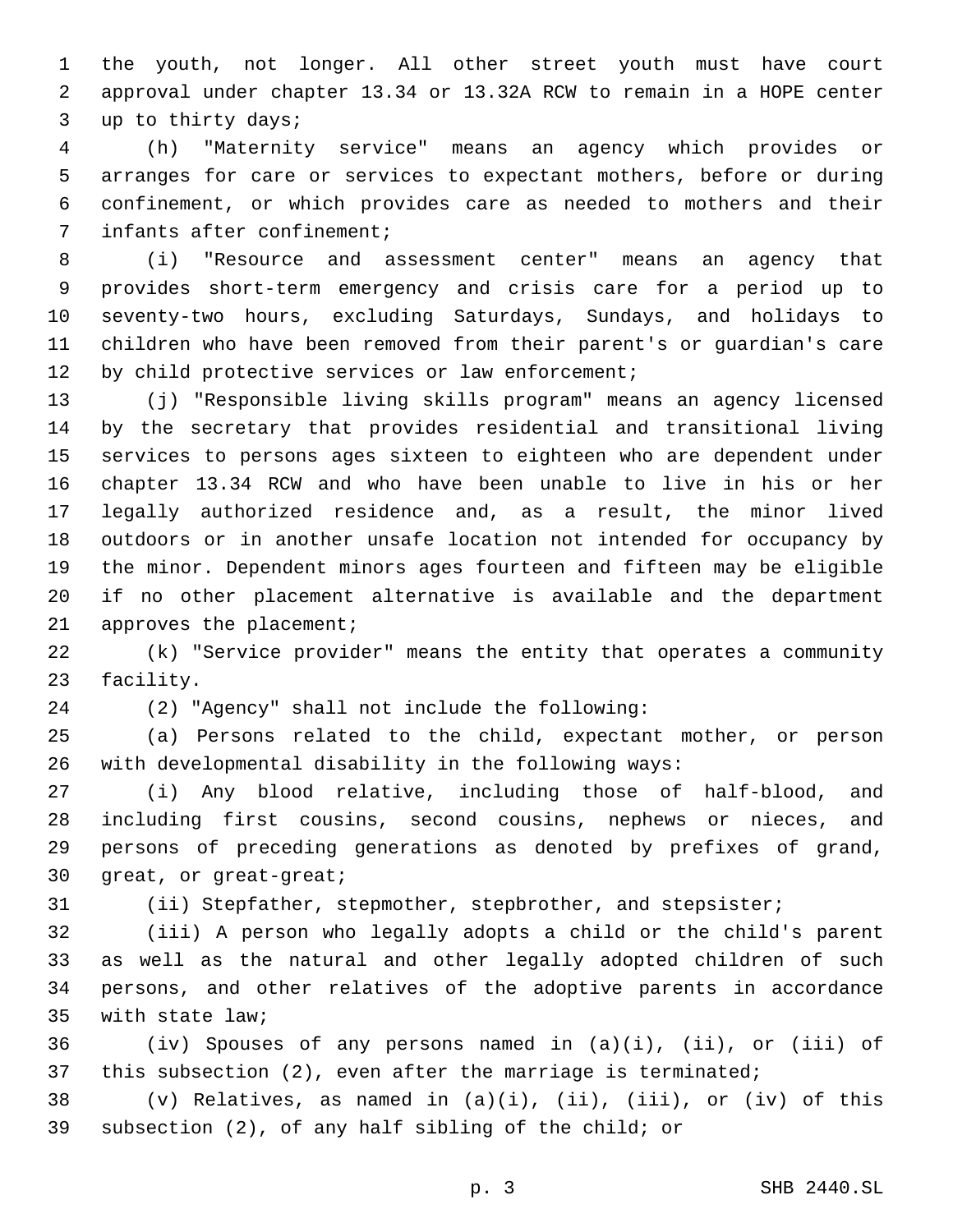(vi) Extended family members, as defined by the law or custom of the Indian child's tribe or, in the absence of such law or custom, a person who has reached the age of eighteen and who is the Indian child's grandparent, aunt or uncle, brother or sister, brother-in-law or sister-in-law, niece or nephew, first or second cousin, or stepparent who provides care in the family abode on a twenty-four-hour basis to an Indian child as defined in 25 U.S.C. Sec. 1903(4);

 (b) Persons who are legal guardians of the child, expectant mother, or persons with developmental disabilities;

 (c) Persons who care for a neighbor's or friend's child or children, with or without compensation, where the parent and person providing care on a twenty-four-hour basis have agreed to the placement in writing and the state is not providing any payment for 14 the care;

 (d) A person, partnership, corporation, or other entity that provides placement or similar services to exchange students or international student exchange visitors or persons who have the care 18 of an exchange student in their home;

 (e) A person, partnership, corporation, or other entity that provides placement or similar services to international children who have entered the country by obtaining visas that meet the criteria for medical care as established by the United States citizenship and immigration services, or persons who have the care of such an 24 international child in their home;

 (f) Schools, including boarding schools, which are engaged primarily in education, operate on a definite school year schedule, follow a stated academic curriculum, accept only school-age children 28 and do not accept custody of children;

 (g) Hospitals licensed pursuant to chapter 70.41 RCW when performing functions defined in chapter 70.41 RCW, nursing homes licensed under chapter 18.51 RCW and assisted living facilities 32 licensed under chapter 18.20 RCW;

- 
- 33 (h) Licensed physicians or lawyers;

(i) Facilities approved and certified under chapter 71A.22 RCW;

 (j) Any agency having been in operation in this state ten years prior to June 8, 1967, and not seeking or accepting moneys or assistance from any state or federal agency, and is supported in part 38 by an endowment or trust fund;

 (k) Persons who have a child in their home for purposes of adoption, if the child was placed in such home by a licensed child-

p. 4 SHB 2440.SL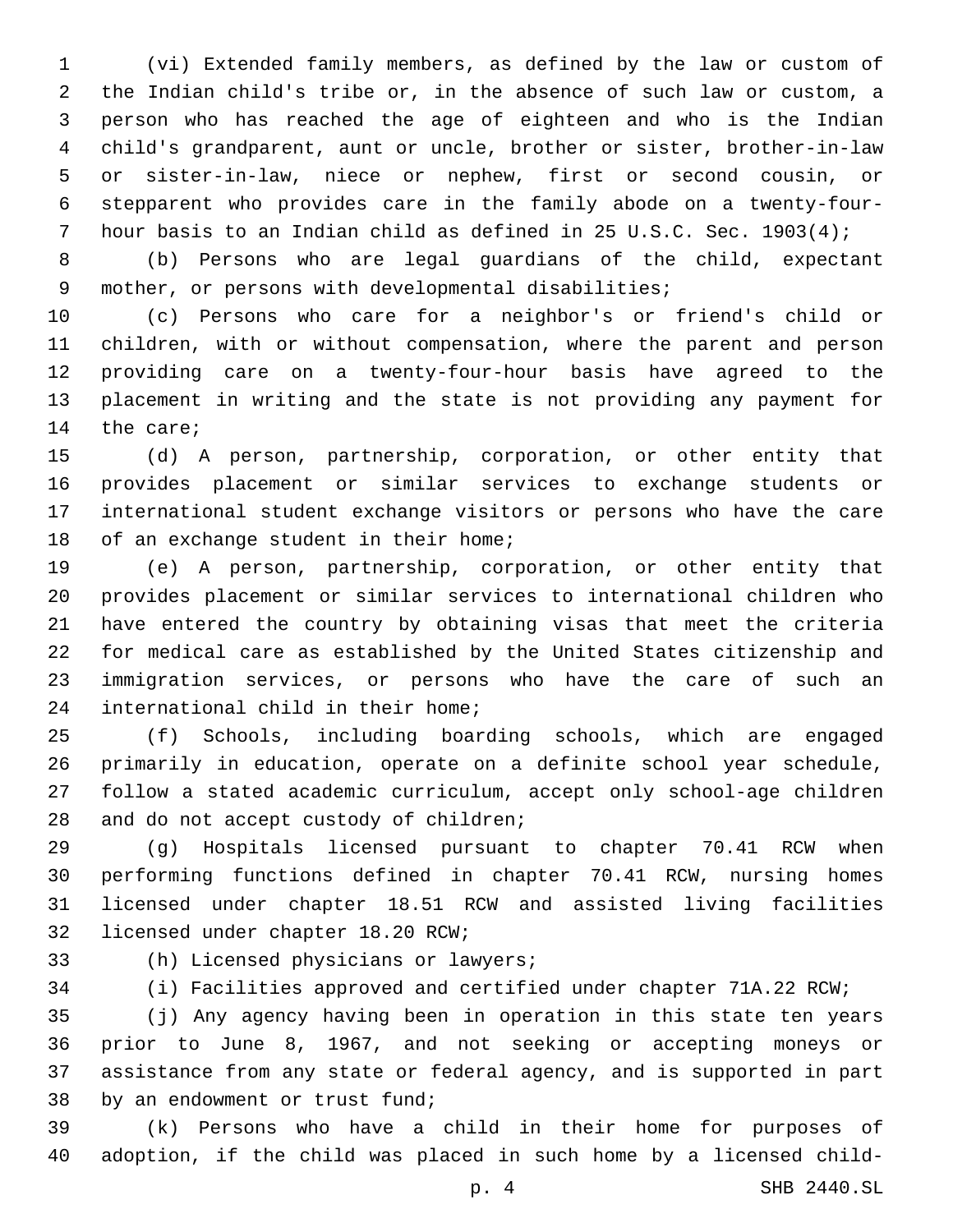placing agency, an authorized public or tribal agency or court or if a replacement report has been filed under chapter 26.33 RCW and the 3 placement has been approved by the court;

 (l) An agency operated by any unit of local, state, or federal government or an agency licensed by an Indian tribe pursuant to RCW 74.15.190;6

 (m) A maximum or medium security program for juvenile offenders 8 operated by or under contract with the department;

 (n) An agency located on a federal military reservation, except where the military authorities request that such agency be subject to 11 the licensing requirements of this chapter;

12 (o) A host home program, and host home, operated by a tax exempt 13 organization for youth not in the care of or receiving services from 14 the department, if that program: (i) Recruits and screens potential 15 homes in the program, including performing background checks on individuals over the age of eighteen residing in the home through the Washington state patrol or equivalent law enforcement agency and performing physical inspections of the home; (ii) screens and 19 provides case management services to youth in the program; (iii) obtains a notarized permission slip or limited power of attorney from the parent or legal guardian of the youth authorizing the youth to participate in the program and the authorization is updated every six 23 months when a youth remains in a host home longer than six months; (iv) obtains insurance for the program through an insurance provider authorized under Title 48 RCW; (v) provides mandatory reporter and 26 confidentiality training; and (vi) registers with the secretary of state as provided in section 3 of this act. A host home is a private home that volunteers to host youth in need of temporary placement that is associated with a host home program. Any host home program that receives local, state, or government funding shall report the following information to the office of homeless youth prevention and protection programs annually by December 1st of each year: The number of children the program served, why the child was placed with a host home, and where the child went after leaving the host home, including but not limited to returning to the parents, running away, reaching the age of majority, or becoming a dependent of the state. A host home program shall not receive more than one hundred thousand dollars per year of public funding, including local, state, and federal funding. A host home shall not receive any local, state, or government funding.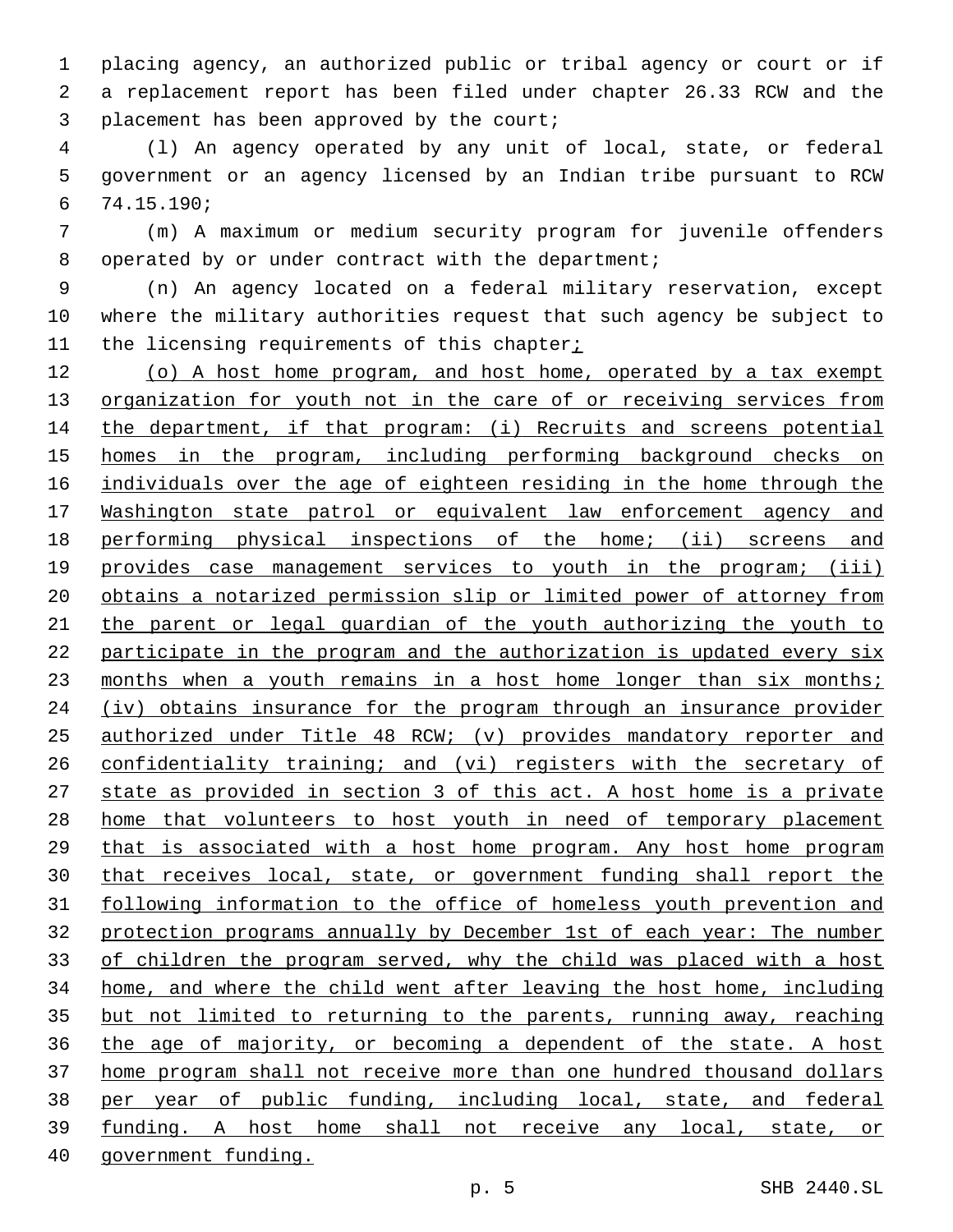(3) "Department" means the state department of social and health 2 services.

 (4) "Juvenile" means a person under the age of twenty-one who has been sentenced to a term of confinement under the supervision of the 5 department under RCW 13.40.185.

 (5) "Performance-based contracts" or "contracting" means the structuring of all aspects of the procurement of services around the purpose of the work to be performed and the desired results with the contract requirements set forth in clear, specific, and objective terms with measurable outcomes. Contracts may also include provisions that link the performance of the contractor to the level and timing 12 of the reimbursement.

 (6) "Probationary license" means a license issued as a disciplinary measure to an agency that has previously been issued a full license but is out of compliance with licensing standards.

 (7) "Requirement" means any rule, regulation, or standard of care 17 to be maintained by an agency.

 (8) "Secretary" means the secretary of social and health 19 services.

 (9) "Street youth" means a person under the age of eighteen who lives outdoors or in another unsafe location not intended for occupancy by the minor and who is not residing with his or her parent 23 or at his or her legally authorized residence.

 (10) "Supervising agency" means an agency licensed by the state under RCW 74.15.090 or an Indian tribe under RCW 74.15.190 that has entered into a performance-based contract with the department to 27 provide child welfare services.

 (11) "Transitional living services" means at a minimum, to the 29 extent funds are available, the following:

 (a) Educational services, including basic literacy and computational skills training, either in local alternative or public high schools or in a high school equivalency program that leads to 33 obtaining a high school equivalency degree;

 (b) Assistance and counseling related to obtaining vocational training or higher education, job readiness, job search assistance, 36 and placement programs;

 (c) Counseling and instruction in life skills such as money management, home management, consumer skills, parenting, health care, access to community resources, and transportation and housing 40 options;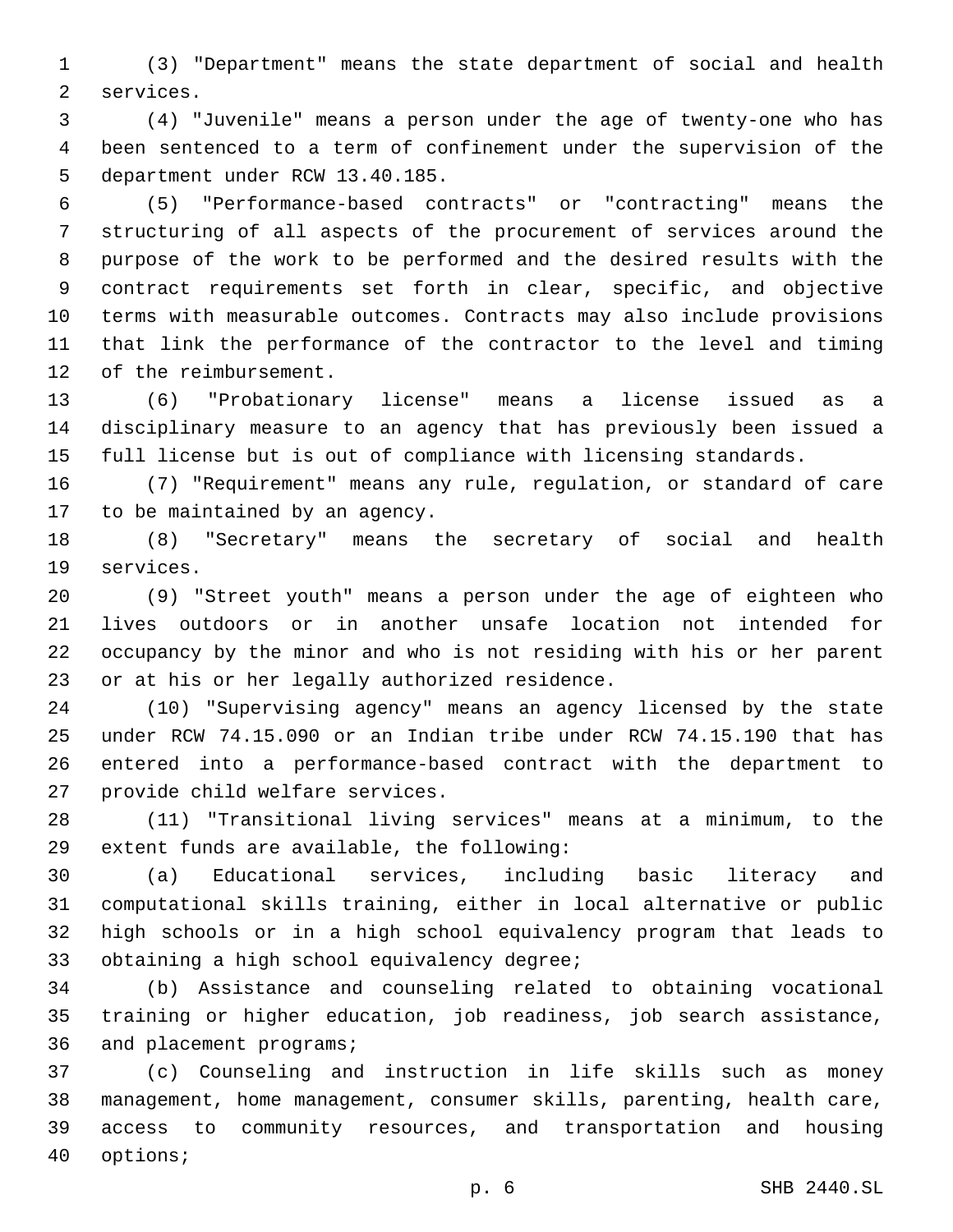(d) Individual and group counseling; and1

 (e) Establishing networks with federal agencies and state and local organizations such as the United States department of labor, employment and training administration programs including the workforce investment act which administers private industry councils and the job corps; vocational rehabilitation; and volunteer programs.

 NEW SECTION. **Sec. 2.** By July 1, 2017, the department of commerce must report to the governor and the legislature recommendations and best practices for host home programs.

 NEW SECTION. **Sec. 3.** A new section is added to chapter 24.03 11 RCW to read as follows:

 (1) Host home programs have the same meaning as described in RCW 13 74.15.020.

 (2) Host home programs shall register with the secretary of state's office. This registration may occur when the host home program files articles of incorporation or registers as a nonprofit 17 organization under this chapter.

 (3) The host home program registration must include a notarized statement by the host home program that it meets all of the statutory 20 requirements as provided for in RCW 74.15.020.

 (4) The secretary of state has no duty to confirm that a host home program is meeting its statutory requirements.

 (5) Any filing under this section does not imply an endorsement by the secretary of state.

 (6) The secretary of state may adopt rules as necessary to carry 26 out its duties under this section.

 **Sec. 4.** RCW 26.44.030 and 2015 1st sp.s. c 6 s 1 are each 28 amended to read as follows:

 (1)(a) When any practitioner, county coroner or medical examiner, law enforcement officer, professional school personnel, registered or licensed nurse, social service counselor, psychologist, pharmacist, employee of the department of early learning, licensed or certified child care providers or their employees, employee of the department, juvenile probation officer, placement and liaison specialist, 35 responsible living skills program staff, HOPE center staff,  $((\theta \cdot \hat{r}))$  state family and children's ombuds or any volunteer in the ombuds's office, or host home program has reasonable cause to believe that a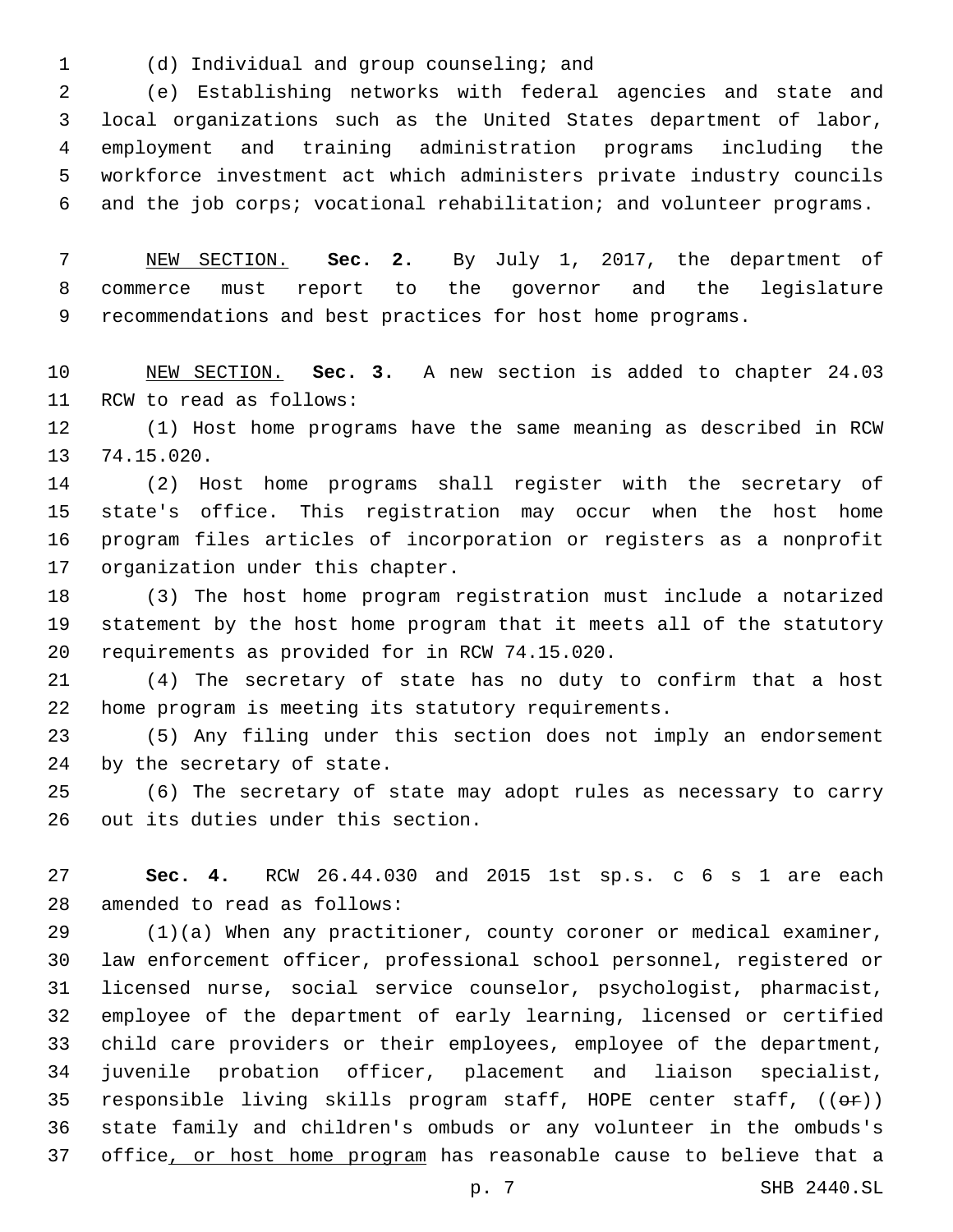child has suffered abuse or neglect, he or she shall report such incident, or cause a report to be made, to the proper law enforcement agency or to the department as provided in RCW 26.44.040.

 (b) When any person, in his or her official supervisory capacity with a nonprofit or for-profit organization, has reasonable cause to believe that a child has suffered abuse or neglect caused by a person over whom he or she regularly exercises supervisory authority, he or she shall report such incident, or cause a report to be made, to the proper law enforcement agency, provided that the person alleged to have caused the abuse or neglect is employed by, contracted by, or volunteers with the organization and coaches, trains, educates, or counsels a child or children or regularly has unsupervised access to a child or children as part of the employment, contract, or voluntary service. No one shall be required to report under this section when he or she obtains the information solely as a result of a privileged 16 communication as provided in RCW 5.60.060.

 Nothing in this subsection (1)(b) shall limit a person's duty to 18 report under (a) of this subsection.

 For the purposes of this subsection, the following definitions apply:

 (i) "Official supervisory capacity" means a position, status, or role created, recognized, or designated by any nonprofit or for- profit organization, either for financial gain or without financial gain, whose scope includes, but is not limited to, overseeing, directing, or managing another person who is employed by, contracted by, or volunteers with the nonprofit or for-profit organization.

 (ii) "Organization" includes a sole proprietor, partnership, corporation, limited liability company, trust, association, financial institution, governmental entity, other than the federal government, and any other individual or group engaged in a trade, occupation, enterprise, governmental function, charitable function, or similar activity in this state whether or not the entity is operated as a 33 nonprofit or for-profit entity.

 (iii) "Reasonable cause" means a person witnesses or receives a credible written or oral report alleging abuse, including sexual 36 contact, or neglect of a child.

 (iv) "Regularly exercises supervisory authority" means to act in his or her official supervisory capacity on an ongoing or continuing 39 basis with regards to a particular person.

(v) "Sexual contact" has the same meaning as in RCW 9A.44.010.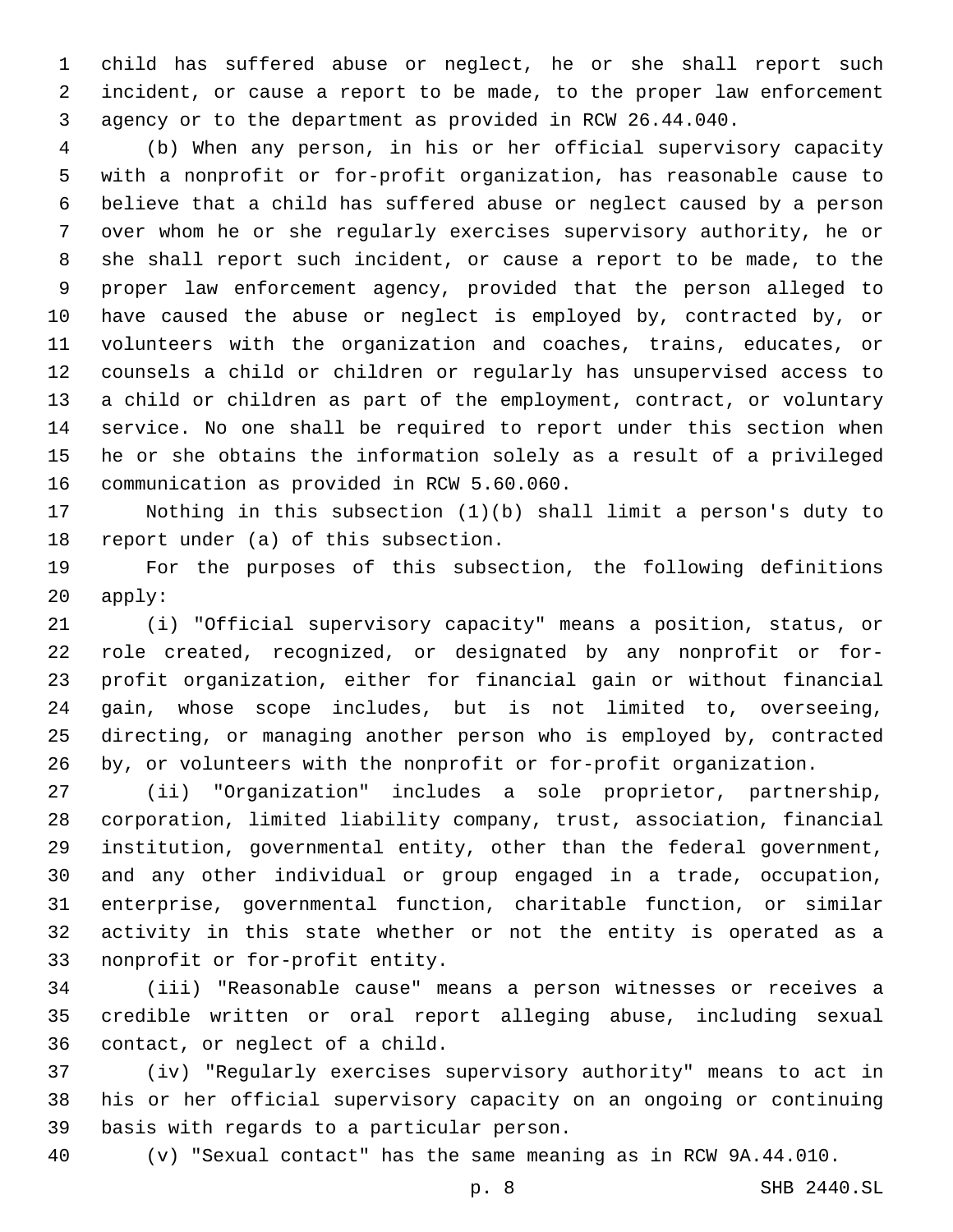(c) The reporting requirement also applies to department of corrections personnel who, in the course of their employment, observe offenders or the children with whom the offenders are in contact. If, as a result of observations or information received in the course of his or her employment, any department of corrections personnel has reasonable cause to believe that a child has suffered abuse or neglect, he or she shall report the incident, or cause a report to be made, to the proper law enforcement agency or to the department as 9 provided in RCW 26.44.040.

 (d) The reporting requirement shall also apply to any adult who has reasonable cause to believe that a child who resides with them, has suffered severe abuse, and is able or capable of making a report. For the purposes of this subsection, "severe abuse" means any of the following: Any single act of abuse that causes physical trauma of sufficient severity that, if left untreated, could cause death; any single act of sexual abuse that causes significant bleeding, deep bruising, or significant external or internal swelling; or more than one act of physical abuse, each of which causes bleeding, deep bruising, significant external or internal swelling, bone fracture, 20 or unconsciousness.

 (e) The reporting requirement also applies to guardians ad litem, including court-appointed special advocates, appointed under Titles 23 11( $(\tau)$ ) and 13( $(\tau)$ ) RCW and ((26 RCW)) this title, who in the course of their representation of children in these actions have reasonable cause to believe a child has been abused or neglected.

 (f) The reporting requirement in (a) of this subsection also applies to administrative and academic or athletic department employees, including student employees, of institutions of higher education, as defined in RCW 28B.10.016, and of private institutions 30 of higher education.

 (g) The report must be made at the first opportunity, but in no case longer than forty-eight hours after there is reasonable cause to believe that the child has suffered abuse or neglect. The report must 34 include the identity of the accused if known.

 (2) The reporting requirement of subsection (1) of this section does not apply to the discovery of abuse or neglect that occurred during childhood if it is discovered after the child has become an adult. However, if there is reasonable cause to believe other children are or may be at risk of abuse or neglect by the accused,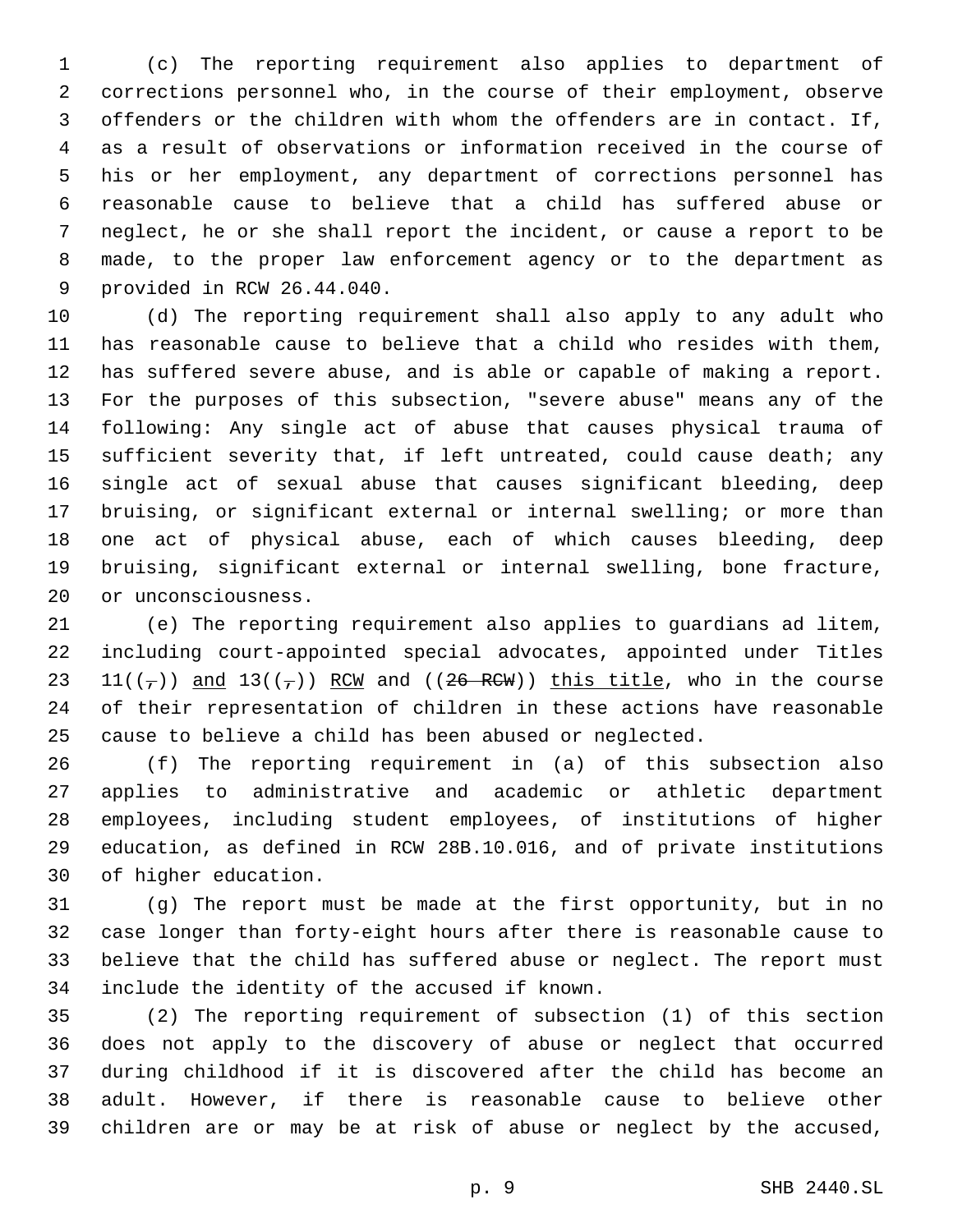the reporting requirement of subsection (1) of this section does 2 apply.

 (3) Any other person who has reasonable cause to believe that a child has suffered abuse or neglect may report such incident to the proper law enforcement agency or to the department of social and 6 health services as provided in RCW 26.44.040.

 (4) The department, upon receiving a report of an incident of alleged abuse or neglect pursuant to this chapter, involving a child who has died or has had physical injury or injuries inflicted upon him or her other than by accidental means or who has been subjected to alleged sexual abuse, shall report such incident to the proper law enforcement agency, including military law enforcement, if appropriate. In emergency cases, where the child's welfare is endangered, the department shall notify the proper law enforcement agency within twenty-four hours after a report is received by the department. In all other cases, the department shall notify the law enforcement agency within seventy-two hours after a report is received by the department. If the department makes an oral report, a written report must also be made to the proper law enforcement agency 20 within five days thereafter.

 (5) Any law enforcement agency receiving a report of an incident of alleged abuse or neglect pursuant to this chapter, involving a child who has died or has had physical injury or injuries inflicted upon him or her other than by accidental means, or who has been subjected to alleged sexual abuse, shall report such incident in writing as provided in RCW 26.44.040 to the proper county prosecutor or city attorney for appropriate action whenever the law enforcement agency's investigation reveals that a crime may have been committed. The law enforcement agency shall also notify the department of all reports received and the law enforcement agency's disposition of them. In emergency cases, where the child's welfare is endangered, the law enforcement agency shall notify the department within twenty- four hours. In all other cases, the law enforcement agency shall notify the department within seventy-two hours after a report is 35 received by the law enforcement agency.

 (6) Any county prosecutor or city attorney receiving a report under subsection (5) of this section shall notify the victim, any persons the victim requests, and the local office of the department, of the decision to charge or decline to charge a crime, within five 40 days of making the decision.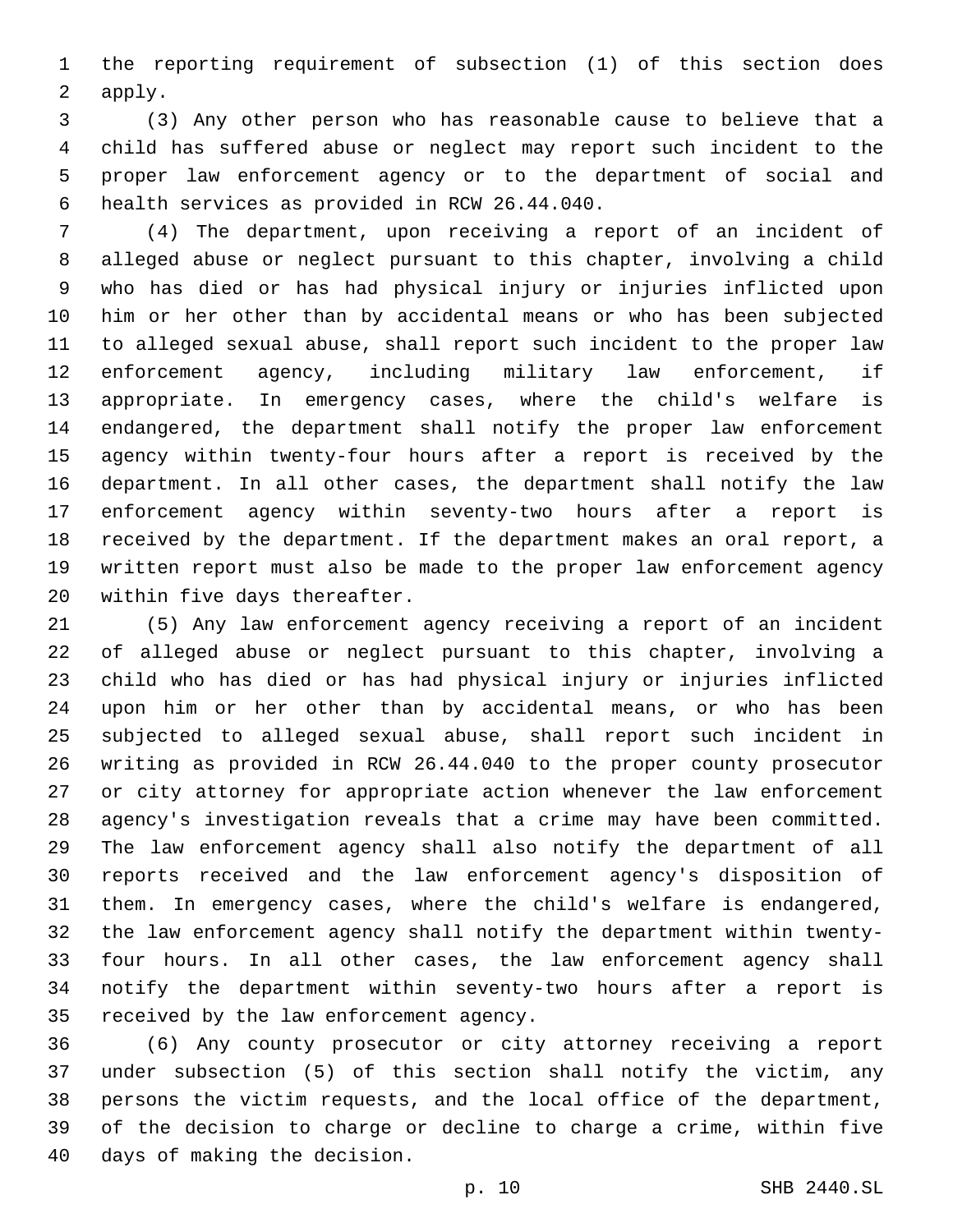(7) The department may conduct ongoing case planning and consultation with those persons or agencies required to report under this section, with consultants designated by the department, and with designated representatives of Washington Indian tribes if the client information exchanged is pertinent to cases currently receiving child protective services. Upon request, the department shall conduct such planning and consultation with those persons required to report under this section if the department determines it is in the best interests of the child. Information considered privileged by statute and not directly related to reports required by this section must not be divulged without a valid written waiver of the privilege.

 (8) Any case referred to the department by a physician licensed under chapter 18.57 or 18.71 RCW on the basis of an expert medical opinion that child abuse, neglect, or sexual assault has occurred and that the child's safety will be seriously endangered if returned home, the department shall file a dependency petition unless a second licensed physician of the parents' choice believes that such expert medical opinion is incorrect. If the parents fail to designate a second physician, the department may make the selection. If a physician finds that a child has suffered abuse or neglect but that such abuse or neglect does not constitute imminent danger to the child's health or safety, and the department agrees with the physician's assessment, the child may be left in the parents' home while the department proceeds with reasonable efforts to remedy 25 parenting deficiencies.

 (9) Persons or agencies exchanging information under subsection (7) of this section shall not further disseminate or release the information except as authorized by state or federal statute. 29 Violation of this subsection is a misdemeanor.

 (10) Upon receiving a report of alleged abuse or neglect, the department shall make reasonable efforts to learn the name, address, and telephone number of each person making a report of abuse or neglect under this section. The department shall provide assurances of appropriate confidentiality of the identification of persons reporting under this section. If the department is unable to learn the information required under this subsection, the department shall 37 only investigate cases in which:

 (a) The department believes there is a serious threat of 39 substantial harm to the child;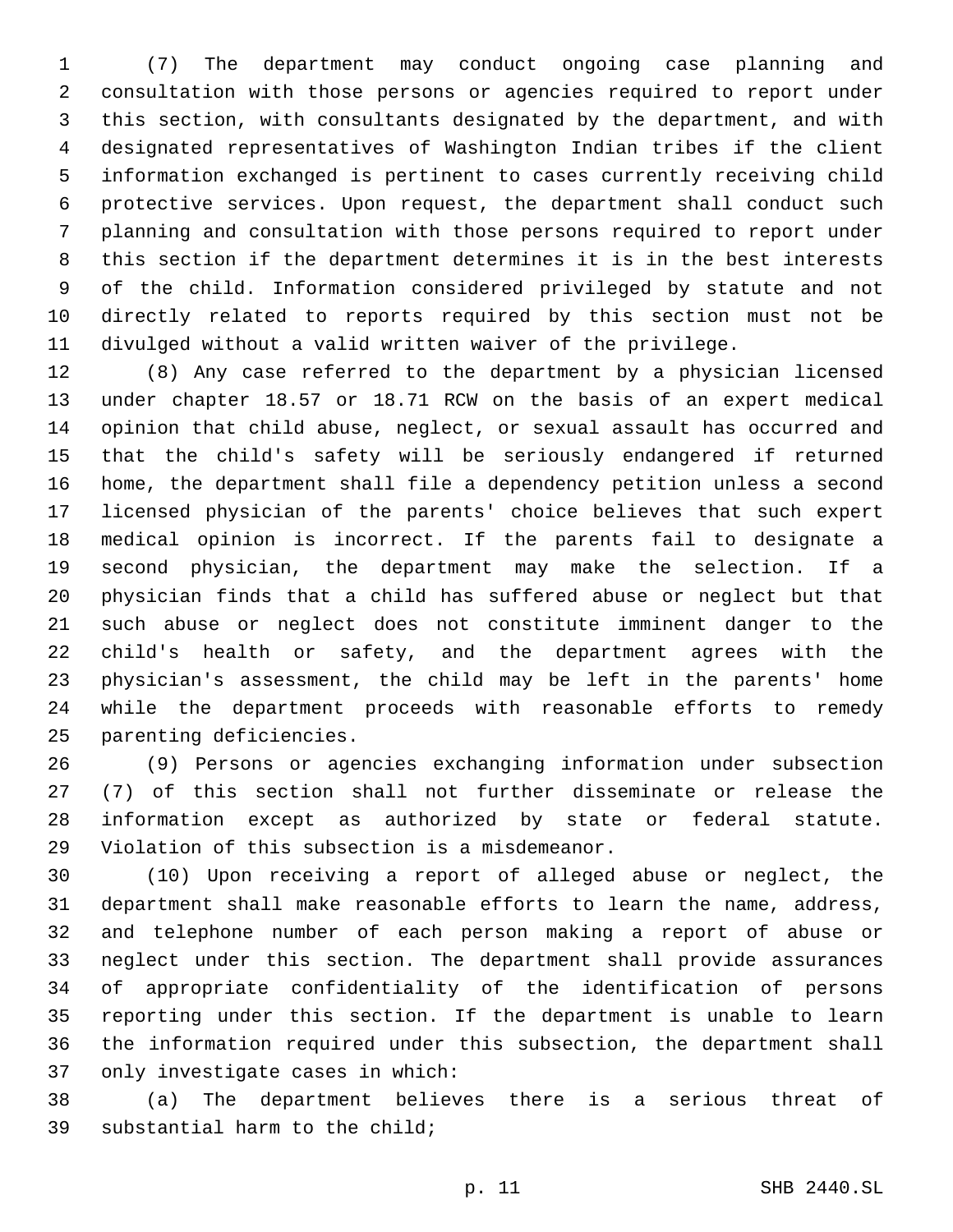(b) The report indicates conduct involving a criminal offense that has, or is about to occur, in which the child is the victim; or (c) The department has a prior founded report of abuse or neglect

 with regard to a member of the household that is within three years 5 of receipt of the referral.

 (11)(a) Upon receiving a report of alleged abuse or neglect, the department shall use one of the following discrete responses to reports of child abuse or neglect that are screened in and accepted 9 for departmental response:

10 (i) Investigation; or

11 (ii) Family assessment.

 (b) In making the response in (a) of this subsection the 13 department shall:

 (i) Use a method by which to assign cases to investigation or family assessment which are based on an array of factors that may include the presence of: Imminent danger, level of risk, number of previous child abuse or neglect reports, or other presenting case characteristics, such as the type of alleged maltreatment and the age of the alleged victim. Age of the alleged victim shall not be used as 20 the sole criterion for determining case assignment;

 (ii) Allow for a change in response assignment based on new 22 information that alters risk or safety level;

 (iii) Allow families assigned to family assessment to choose to receive an investigation rather than a family assessment;

 (iv) Provide a full investigation if a family refuses the initial 26 family assessment;

 (v) Provide voluntary services to families based on the results of the initial family assessment. If a family refuses voluntary services, and the department cannot identify specific facts related to risk or safety that warrant assignment to investigation under this chapter, and there is not a history of reports of child abuse or neglect related to the family, then the department must close the family assessment response case. However, if at any time the department identifies risk or safety factors that warrant an investigation under this chapter, then the family assessment response 36 case must be reassigned to investigation;

 (vi) Conduct an investigation, and not a family assessment, in response to an allegation that, the department determines based on 39 the intake assessment: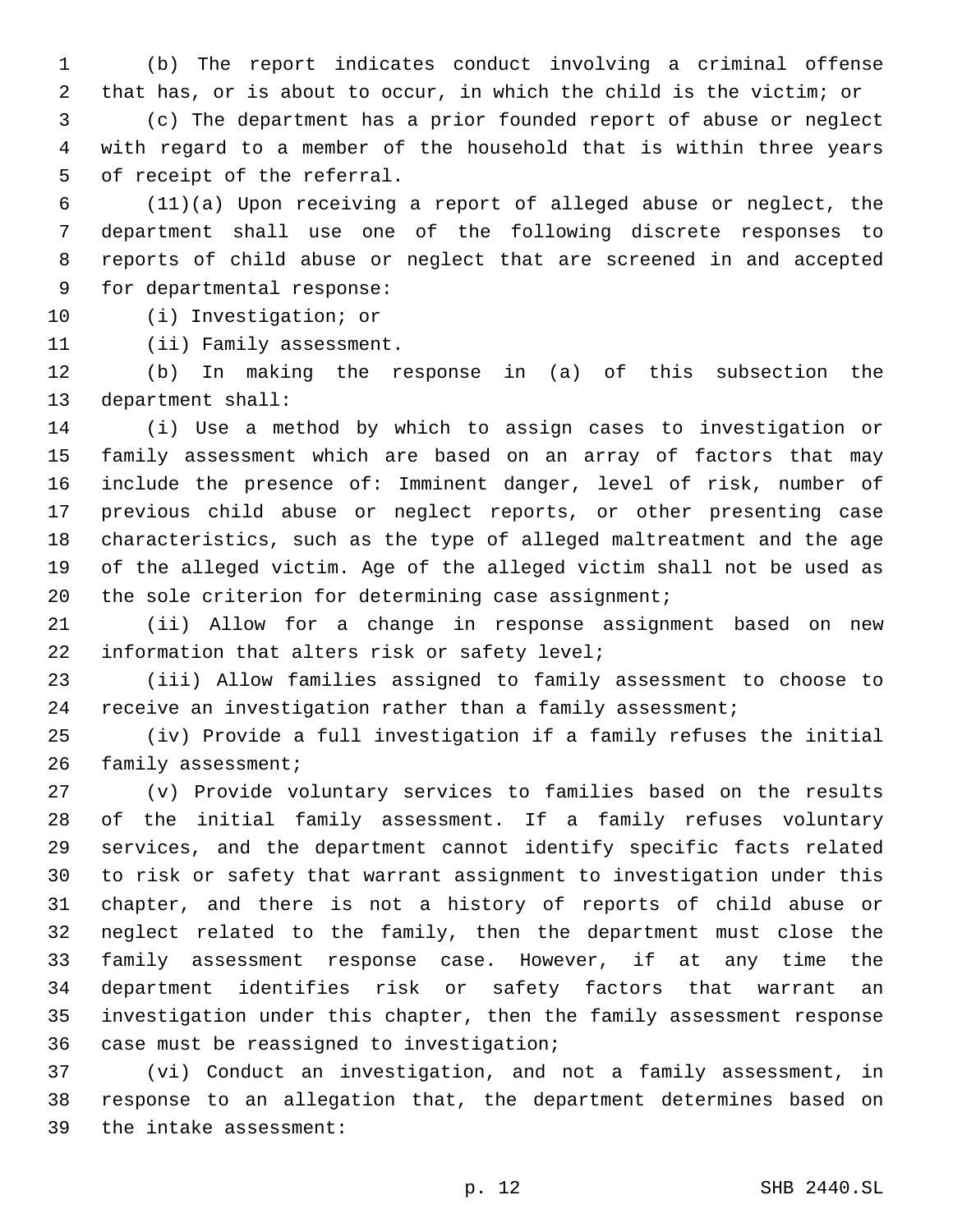(A) Poses a risk of "imminent harm" consistent with the definition provided in RCW 13.34.050, which includes, but is not limited to, sexual abuse and sexual exploitation as defined in this chapter;4

(B) Poses a serious threat of substantial harm to a child;

 (C) Constitutes conduct involving a criminal offense that has, or is about to occur, in which the child is the victim;

(D) The child is an abandoned child as defined in RCW 13.34.030;

 (E) The child is an adjudicated dependent child as defined in RCW 13.34.030, or the child is in a facility that is licensed, operated, or certified for care of children by the department under chapter 74.15 RCW, or by the department of early learning.

 (c) The department may not be held civilly liable for the decision to respond to an allegation of child abuse or neglect by using the family assessment response under this section unless the state or its officers, agents, or employees acted with reckless 17 disregard.

 (12)(a) For reports of alleged abuse or neglect that are accepted for investigation by the department, the investigation shall be conducted within time frames established by the department in rule. In no case shall the investigation extend longer than ninety days from the date the report is received, unless the investigation is being conducted under a written protocol pursuant to RCW 26.44.180 and a law enforcement agency or prosecuting attorney has determined that a longer investigation period is necessary. At the completion of the investigation, the department shall make a finding that the report of child abuse or neglect is founded or unfounded.

 (b) If a court in a civil or criminal proceeding, considering the same facts or circumstances as are contained in the report being investigated by the department, makes a judicial finding by a preponderance of the evidence or higher that the subject of the pending investigation has abused or neglected the child, the department shall adopt the finding in its investigation.

 (13) For reports of alleged abuse or neglect that are responded to through family assessment response, the department shall:

 (a) Provide the family with a written explanation of the procedure for assessment of the child and the family and its 38 purposes;

 (b) Collaborate with the family to identify family strengths, resources, and service needs, and develop a service plan with the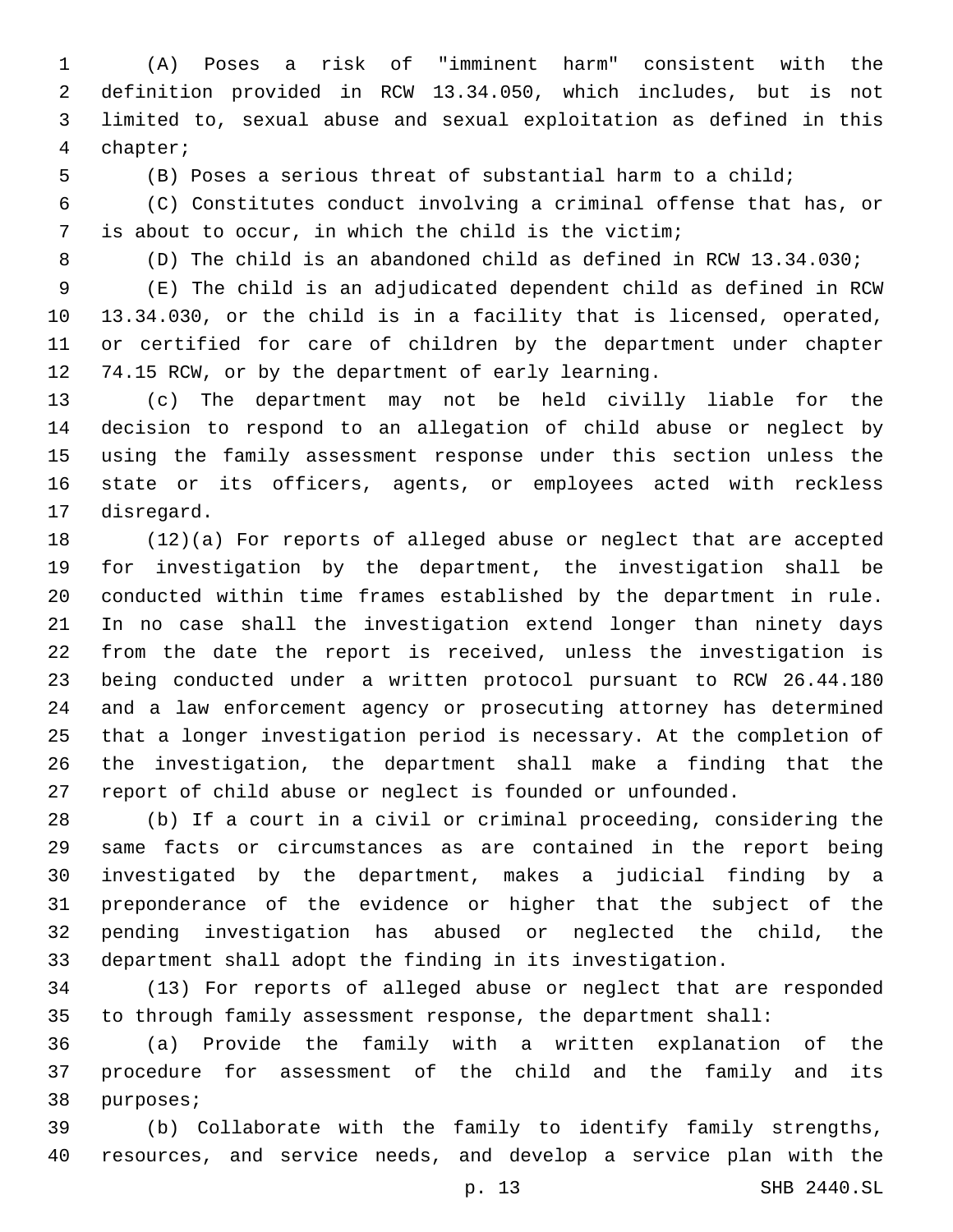goal of reducing risk of harm to the child and improving or restoring 2 family well-being;

 (c) Complete the family assessment response within forty-five days of receiving the report; however, upon parental agreement, the family assessment response period may be extended up to ninety days;

 (d) Offer services to the family in a manner that makes it clear 7 that acceptance of the services is voluntary;

 (e) Implement the family assessment response in a consistent and 9 cooperative manner;

 (f) Have the parent or guardian sign an agreement to participate in services before services are initiated that informs the parents of their rights under family assessment response, all of their options, and the options the department has if the parents do not sign the 14 consent form.

 (14)(a) In conducting an investigation or family assessment of alleged abuse or neglect, the department or law enforcement agency:

 (i) May interview children. If the department determines that the response to the allegation will be family assessment response, the preferred practice is to request a parent's, guardian's, or custodian's permission to interview the child before conducting the child interview unless doing so would compromise the safety of the child or the integrity of the assessment. The interviews may be conducted on school premises, at day-care facilities, at the child's home, or at other suitable locations outside of the presence of parents. If the allegation is investigated, parental notification of the interview must occur at the earliest possible point in the investigation that will not jeopardize the safety or protection of the child or the course of the investigation. Prior to commencing the interview the department or law enforcement agency shall determine whether the child wishes a third party to be present for the interview and, if so, shall make reasonable efforts to accommodate the child's wishes. Unless the child objects, the department or law enforcement agency shall make reasonable efforts to include a third party in any interview so long as the presence of the third party will not jeopardize the course of the investigation; and

 (ii) Shall have access to all relevant records of the child in the possession of mandated reporters and their employees.

 (b) The Washington state school directors' association shall adopt a model policy addressing protocols when an interview, as authorized by this subsection, is conducted on school premises. In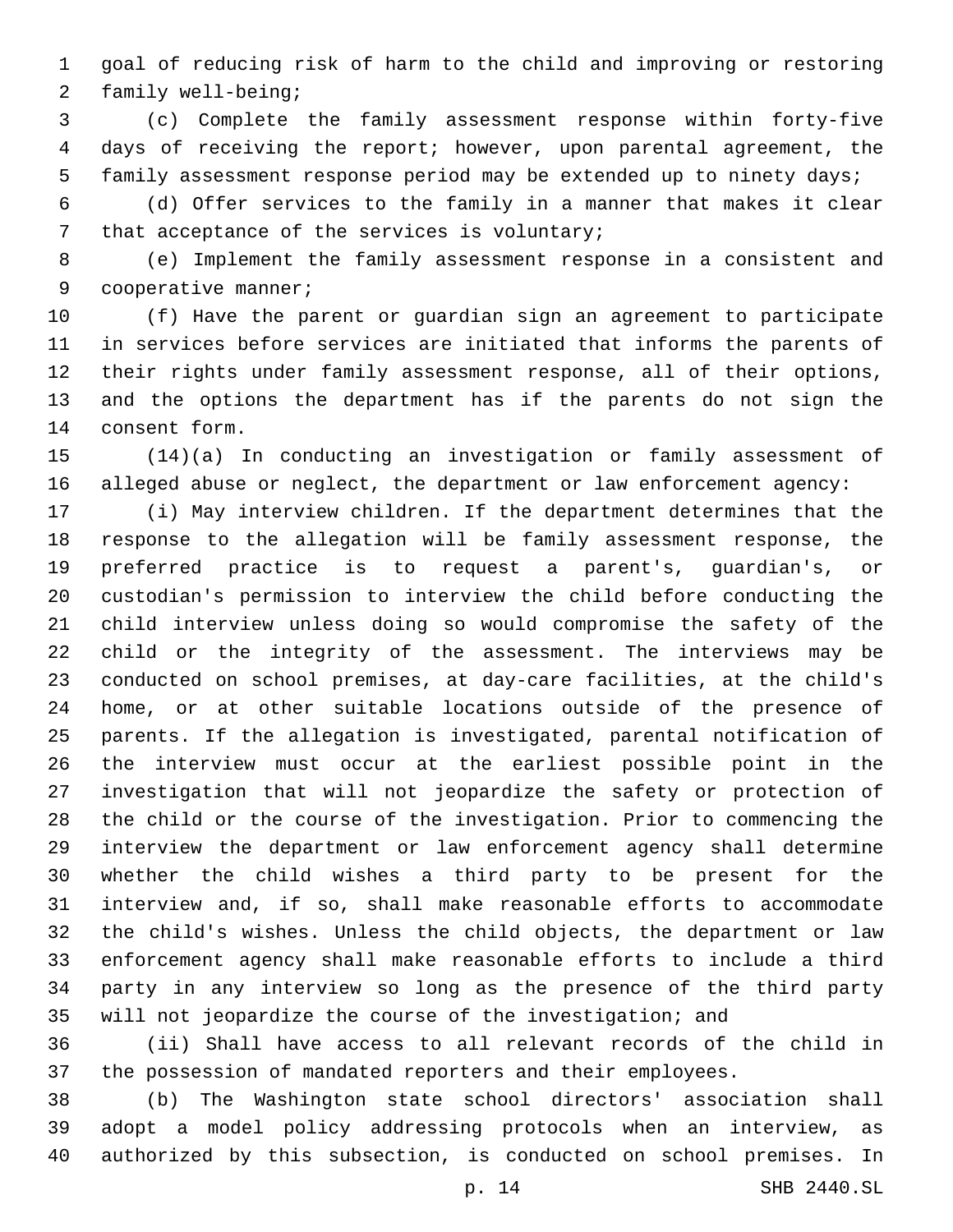formulating its policy, the association shall consult with the department and the Washington association of sheriffs and police 3 chiefs.

 (15) If a report of alleged abuse or neglect is founded and constitutes the third founded report received by the department within the last twelve months involving the same child or family, the department shall promptly notify the office of the family and children's ombuds of the contents of the report. The department shall also notify the ombuds of the disposition of the report.

 (16) In investigating and responding to allegations of child abuse and neglect, the department may conduct background checks as 12 authorized by state and federal law.

 (17)(a) The department shall maintain investigation records and conduct timely and periodic reviews of all founded cases of abuse and neglect. The department shall maintain a log of screened-out 16 nonabusive cases.

 (b) In the family assessment response, the department shall not make a finding as to whether child abuse or neglect occurred. No one shall be named as a perpetrator and no investigative finding shall be entered in the department's child abuse or neglect database.

 (18) The department shall use a risk assessment process when investigating alleged child abuse and neglect referrals. The department shall present the risk factors at all hearings in which the placement of a dependent child is an issue. Substance abuse must 25 be a risk factor.

 (19) Upon receipt of a report of alleged abuse or neglect the law enforcement agency may arrange to interview the person making the report and any collateral sources to determine if any malice is 29 involved in the reporting.

 (20) Upon receiving a report of alleged abuse or neglect involving a child under the court's jurisdiction under chapter 13.34 RCW, the department shall promptly notify the child's guardian ad litem of the report's contents. The department shall also notify the guardian ad litem of the disposition of the report. For purposes of this subsection, "guardian ad litem" has the meaning provided in RCW 36 13.34.030.

 (21) The department shall make efforts as soon as practicable to determine the military status of parents whose children are subject to abuse or neglect allegations. If the department determines that a parent or guardian is in the military, the department shall notify a